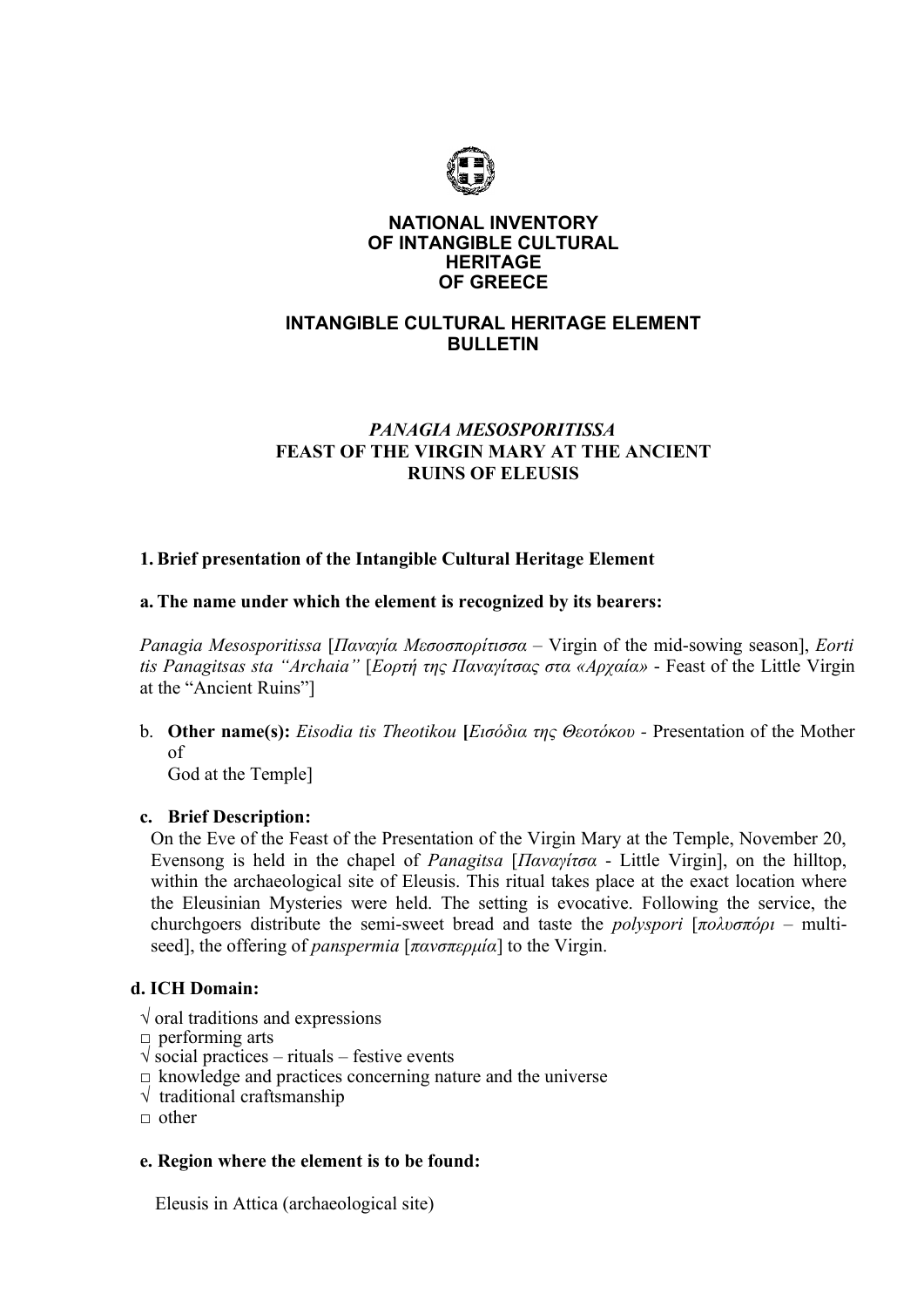#### **f. Key words:**

*Panagitsa* [*Παναγίτσα* - Little Virgin], *Panagia Mesosporitissa* [*Παναγία Μεσοσπορίτισσα* - Mesosporitissa Virgin]*, Agia Dimitra* [*Αγία Δήμητρα*]*, Artoklasia* [*Αρτοκλασία* - the breaking of the loaves]*, Panspermia* [*Πανσπερμία*]*, Polyspori* [*Πολυσπόρι*]

#### **2.Identity of the bearer of the ICH element**

#### **a. Who is/are the bearer(s) of the ICH element?**

- Citizens of the Municipality of Eleusis, neighbouring Municipalities, but also from other regions of Greece, who come to Eleusis for the event
- "*To Adrachti*" [*«Το Αδράχτι»* "The Spindle"], the Folklore Society of Eleusis
- The Municipality of Eleusis

-

### **b. Headquarters/location**

Archaeological site of Eleusis

 "*To Adrachti"* Folklore Society Iakchou 19 Postcode: 19200, Eleusis Τel. 2015562680 e-mail: [adrahti2002@yahoo.gr](mailto:adrahti2002@yahoo.gr)

# **c. Further information regarding the element:**

Contact persons:

Name: Pantelitsa Tsalimopoulou Capacity: Chairperson

Name: Evdokia Karavasili Capacity: Secretary Ε-mail: [adrahti2002@yahoo.gr,](mailto:adrahti2002@yahoo.gr) [ekaravassili@otenet.gr](mailto:ekaravassili@otenet.gr)

#### **3. Detailed description of the ICH element, as found today**

The location of the chapel of the Virgin Mary, the preceding centuries' old worship of the goddess Demeter, the mid-sowing season [*mesospora – μεσοσπορά*] and the ageless invocation of the deities for their grace during the period of cultivation, constitute a background combining a multitude of elements and conferring uniqueness to the custom.

On the Eve of the feast of the Presentation of the Virgin Mary at the Temple, Evensong is held in the chapel of *Panagitsa*, within the archaeological site of Eleusis. Early in the afternoon, around 3 p.m., the worshippers, mainly women, carrying baskets with loaves of bread, slowly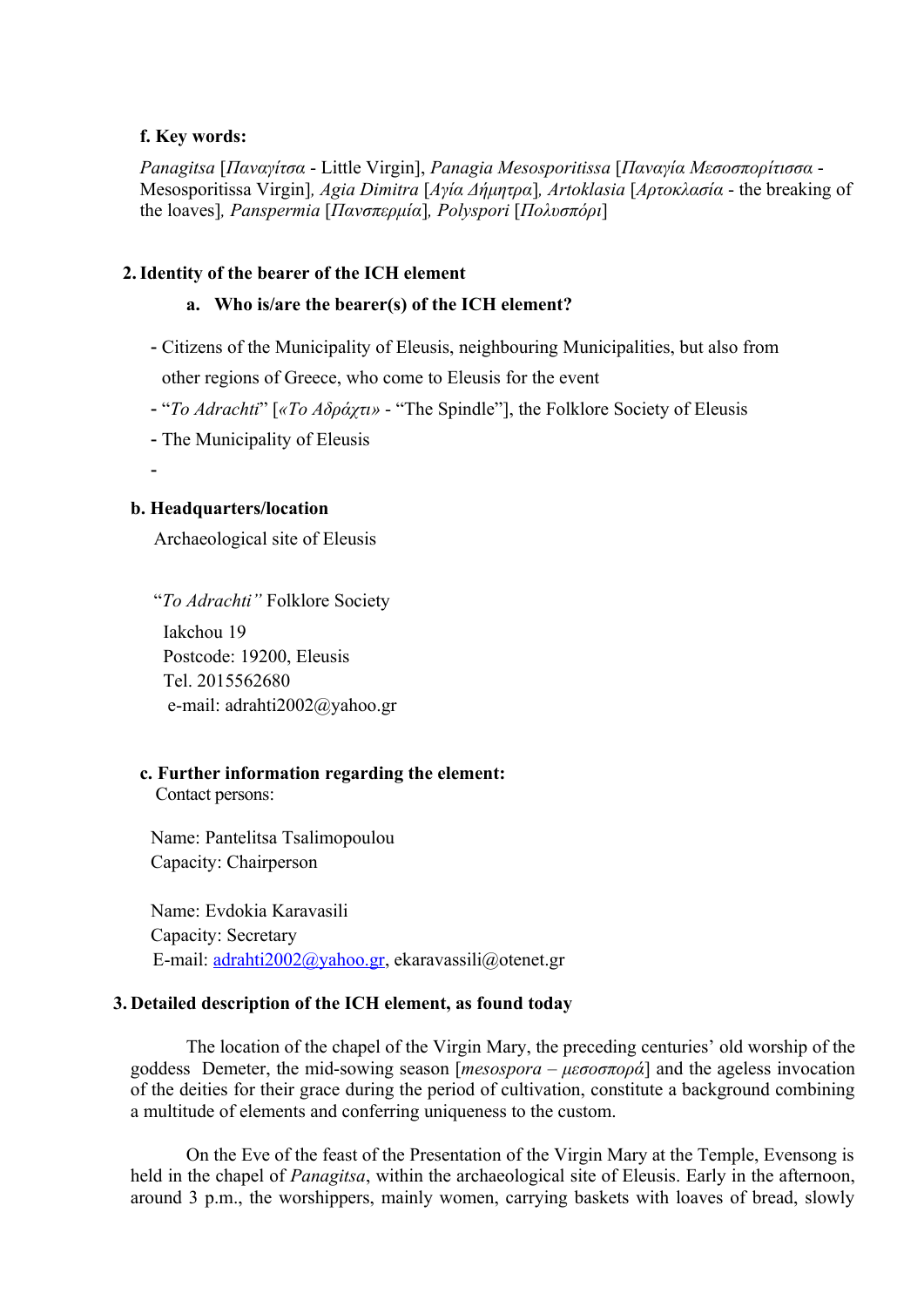climb the hill above the archaeological site, either from the East side of the rock, or from the plateau on the southern side, above the ancient *Telesterion* [*Τελεστήριο*]*.* They proceed cautiously, either in groups, deep in conversation with friends and neighbours, or singly. The women of Eleusis have started preparations from the previous day. Some prepare the semi-sweet bread, using traditional methods. They iron the white, embroidered tablecloths which will be laid in the baskets where the loaves are placed. They have to be carefully ironed, particular attention being paid to the embroideries and lace borders.

Soon, crowds of worshippers start gathering, following the same route. They cross the *Megala Propylaea* [*Μεγάλα Προπύλαια*]*,* the *Callichoron Frear* [*Καλλίχορον Φρέαρ* – the well] on the left, the *Mikra Propylaea* [*Μικρά Προπύλαια*]*,* the *Ploutoneion* [*Πλουτώνειον*] on the right and the *Agelastos Petra* [*Αγέλαστος Πέτρα* - the Mourning Rock]. The last section of the *Iera Odos* [*Ιερά Οδός* - Sacred Way] rises steeply. However, the sea of Salamis, straight ahead, offers a fresh breath of air. The horizon is open on all sides, except for the West which still remains hidden by the hill. To the eyes of the worshipper, with every few steps, a different aspect of the contoured terrain is revealed. The marble elements of the Eleusinian Sanctuary prevail, and the ancient inscriptions, which everyone attempts to read. They definitely manage to read the small inscriptions placed here and there by the Archaeological Department or bring back to memory older ones. They turn their gaze to the walls, alternately towards the sea and the *Telesterion* [*Τελεστήριον*]*,* then towards the hill. New visitors do not cease taking photographs.

Having reached the last, steep, marble steps, the pretty belfry becomes visible first, and then the simple, gray-white church of *Panagitsa.* Gathered in the church grounds, are neighbours, acquaintances, friends and relatives who now live in Athens and its environs, but who, nevertheless invariably gather to worship *Panagitsa.* The elderly are clearly exhausted by the steep climb and the weight of the baskets. However, they are content. "Will we be blessed to return next year?" they wonder.

The baskets are placed directly on the ground, outside the chapel. At the entrance to the chapel, there is a candelabrum where the churchgoers may place their lit candles. Those making offerings, place their candles on the loaves. They will be lit later, around 16.30, when the priest comes out of the chapel to bless the offerings and chant "*Let us pray to the Lord for fertility of the land and peaceful times"*.

The sun is now setting, filling the sky with glowing colours. The Eleusinian sanctuary was, indeed, built in a unique location. The burning candles on the loaves of bread and the candlelight reflected on all the faces looking down at the ground transform the small churchyard of *Panagitsa* into a monastic place of worship. One could say that the worshippers show the religious respect, emotions and reactions one may come across in a rejoicing monastic space, where ancient and new co-exist amicably. After all, it is not so long ago – in the 70s – when a friend's grandmother said she lit "one candle for the Virgin and another for Saint Demeter".

Once the sun has finally set and the service has ended, the baskets with the loaves are placed on the ancient marble ruins and are then joyfully cut and shared amongst the congregation, while wishes are exchanged. Every year, new visitors are astounded by how evocative the place is. For centuries, this spot has served as a place of worship and invocation towards the Goddess Demeter and the Virgin Mary, in whose identity all the mothers of antiquity were reincarnated. In Eleusis, in particular, according to written records, all invocations to the Virgin were made without ever forgetting Demeter, through identification.

The service having ended, the congregation now descends the hill treading more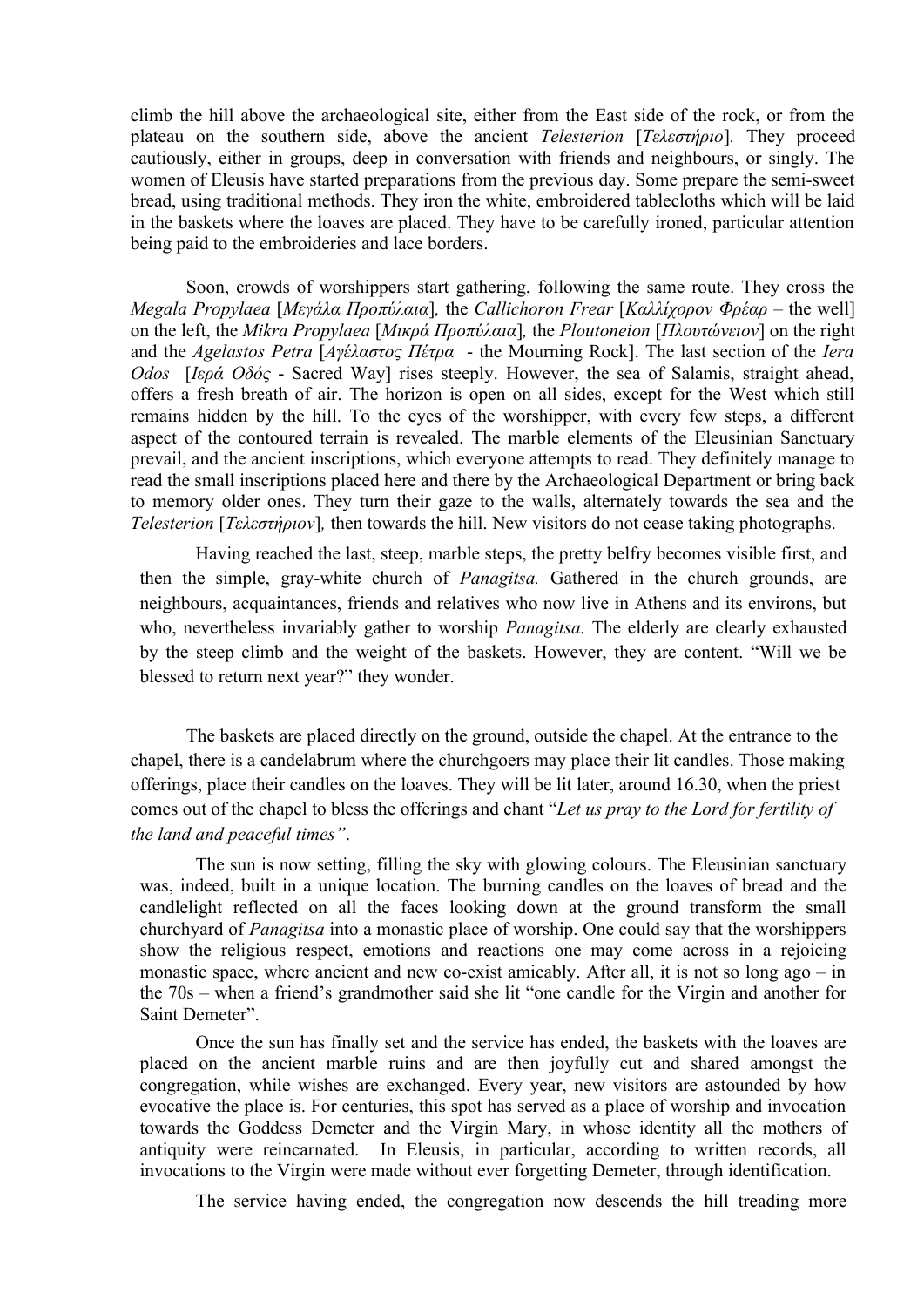lightly, the baskets almost empty. Quietly, joyfully. Every single member of the congregation has kept "some bread for home", folded neatly in a white napkin. All those making an offering have saved a few pieces for some family member, a neighbour, a friend, who were unable to attend. A blessed piece of bread, to spread the Holy Grace.

Outside the main entrance to the archaeological site, *"To Adrachti"* [*«Το Αδράχτι»* - "The Spindle"], having prepared the *"polyspori"* [*πολυσπόρι*], are offering it to all those descending from the hilltop. It is a mixture of grains, legumes and spices. Up until the early 20<sup>th</sup> century, in Eleusis, it was regularly prepared, while the Eleusinian society was still predominantly rural. The custom of the *polyspori* faded away and was revived in 2014 as an expression of contemporary local cultural heritage. Participants ask for it and find pleasure in tasting it.

Having partaken of this final "offer", people long for conversation and contact. The congregation talk about the service, the priest, the *psaltes* (cantors), the weather, the baskets of loaves, the latest town news. Several people prolong the amicable gatherings at one of the charming establishments on the main square or the large pedestrian area of Eleusis.

It is just after 5 in the afternoon. Yet, within barely two hours, the participants, as well as the place, have experienced a deeply significant event.

### **4. Location/facilities and equipment connected to the performance/practice of the ICH element.**

On the hilltop above the antiquities, overlooking the *telesterion* [*τελεστήριον*] of the Eleusinian Mystεries and the *Ploutoneion* [*Πλουτώνειον*] – namely, the entrance to the cave through which, as the myth has it, Persephone was led to the underworld by Pluto – stands the chapel of the Presentation of the Virgin Mary at the Temple, known locally as *Panagitsa* [*Παναγίτσα* - Little Virgin]. Kalliope Papaggeli, in her book *Eleusis, the archaeological site and the Museum,* states: "Following the Sacred Way, the visitor sees to his right, straight after the Ploutoneion, a tiered platform, carved in the steep rock. The post-byzantine chapel of the Virgin Mary, another landmark of the site, stands at the hilltop. Indeed, the hill of the archaeological site and this little chapel dominate the city centre and are visible from most spots."

The chapel dates from the Ottoman era. It is a simple, stone-built, stuccoed small oblong structure. Its only "ornament" is the small curved section which protrudes towards the East, marking the area of the *Ieron* [*Ιερόν* - Sanctuary] externally, with roof tiles placed in a semi-circle. One of two small perpendicular openings is to be found on the Sanctuary. The other one is directly opposite, above the entrance. There are no windows. It has a simple, pitched roof in a gray/off-white colour. The date of construction can only be determined indirectly.

Despite its particularly austere exterior, the interior has exceptional frescoes which, regretfully, have been severely damaged. Besides the scratches and the erasing of the saints' eyes, unfortunately a large number of names have been carved on the walls and the lower part of the walls has been whitewashed as an unfortunate form of embellishment, which was attempted at some moment in the past. All the frescoes and the dome are covered in soot.

The baskets with loaves are placed on the ground, in the churchyard. They take up considerable space on this small plateau, and are lined up next to each other, carefully, so that no space is wasted. The worshippers stand around the baskets, forming a natural barrier to the breeze which usually blows, so the little candles placed on the loaves, which have been lit at the right moment during the service, are not extinguished.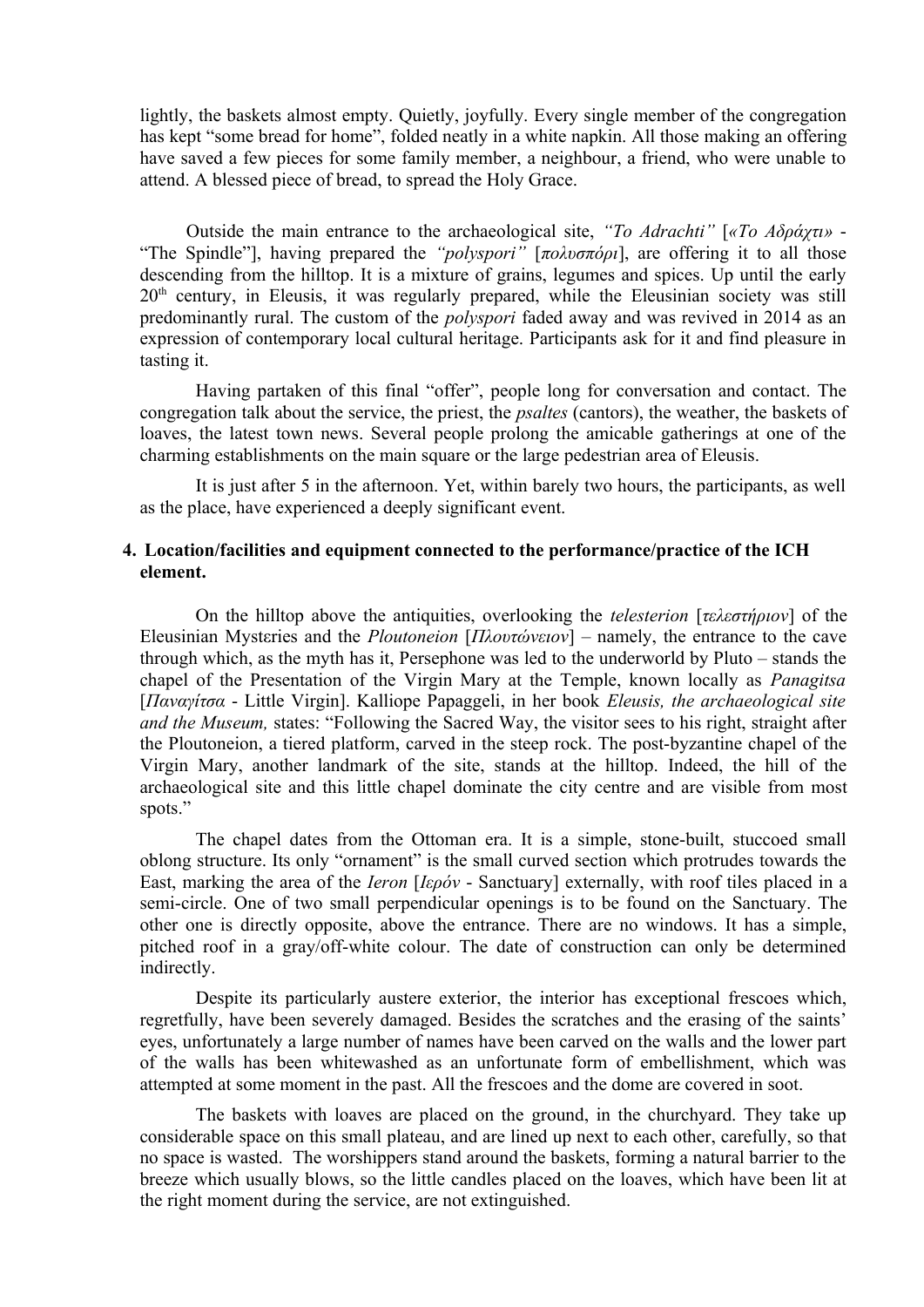As already mentioned, following Evensong, as the worshippers exit the archaeological site, they come across the long table laid by "*To Adrachti",* the Folklore Society, where they find the *Polyspori.* On 20 November, the weather is usually quite chilly, while the climb and descent to and from the archaeological site, combined with prolonged standing during the service, bring on a pleasant exhaustion. This means, that the offer of the *polyspori* is more than welcome as a pick-me-up at the end of the celebration.

Since 2014, when the long table was first set up with the pots of the women-members of "*To Adrachti"*, to distribute the broth with the grains, there have been gradual changes, aiming primarily to maintain the necessary conditions of hygiene, thus reflecting the tendencies of our times. Since 2018, the *polyspori* is less of a slurry, herbs are added, and it is served immediately after its preparation in heat-insulating cups with lids. These new practices make it easier to carry the *polyspori* home to those family members who were unable to attend.

The *polyspori* is prepared within the premises of the Folklore Society Museum, in the morning of 20 November. Lentils, beans, wheat, chickpeas, are cooked separately, enough so as to retain some firmness. They are then all boiled together, with sugar. Once the mixture has cooled sufficiently, cooked maize is added, together with raisins, grape molasses (*petimezi – πετιμέζι*), cinnamon, and pomegranate seeds. Added grated orange peel lends its aroma to the *polyspori.*

Preparations have a festive air. Those members of the Society who, in the previous days, have taken on duties for the preparation, but also relatives, neighbours with pre-school age children, will drop by the Society's premises, even briefly, to inspect, greet the members, ask questions, and help themselves to some of the food that the members have brought with them, and have a short drink There is genuine excitement at participating in the local feast preparations.

### **5. Products or material goods in general, which are the outcome of the ICH element's performance/practice**

No products or material goods are derived.

#### **6. Historical facts relating to the ICH element**

The leading mystic rite of the ancient world, the Eleusinian mysteries, took place between the 15th and 23rd day of the month of *Voedromion* [*Βοηδρομιών*] at the exact location where the present-day ceremony is held*.*

Mythology specifies the Thriassian Plain, together with its neighbouring Rario Plain to the west, irrigated by the Eleusinian Kifissos, as the place where the Goddess Demeter taught Triptolemos, the Prince of Eleusis, how to cultivate the land, offering him a grain of wheat as a gift. On an ancient Eleusinian coin, Triptolemos is depicted on a winged chariot, holding sheaves of wheat, ready to fly around the Universe to spread the sacred grain. This is narrated in the famous Homeric Hymn to the Goddess Demeter.

The offering of bread (*artoklasia - αρτοκλασία*) and the *polyspori,* are a joint worship ritual in Christian acts of worship, as experienced by Christians today. However, there is an ancient equivalent to the bread offered in Eleusis. As noted by Ms K. Papaggeli: "it seems possible that on the 20th of the month of Voedromion, sacrifices took place in the Sanctuary; … it is surmised, that is when the offer was made of the "*pelanos"* [*πέλανος*]*,* a large bread prepared with wheat from the Rarian Plain in Eleusis". (Papaggeli, K., 2002, *Eleusina: O arxhaeologikos choros kai to Mouseio* [*Ελευσίνα: Ο αρχαιολογικός Χώροε και το Μουσείο /* Eleusis: the Archaeological Site and the Museum]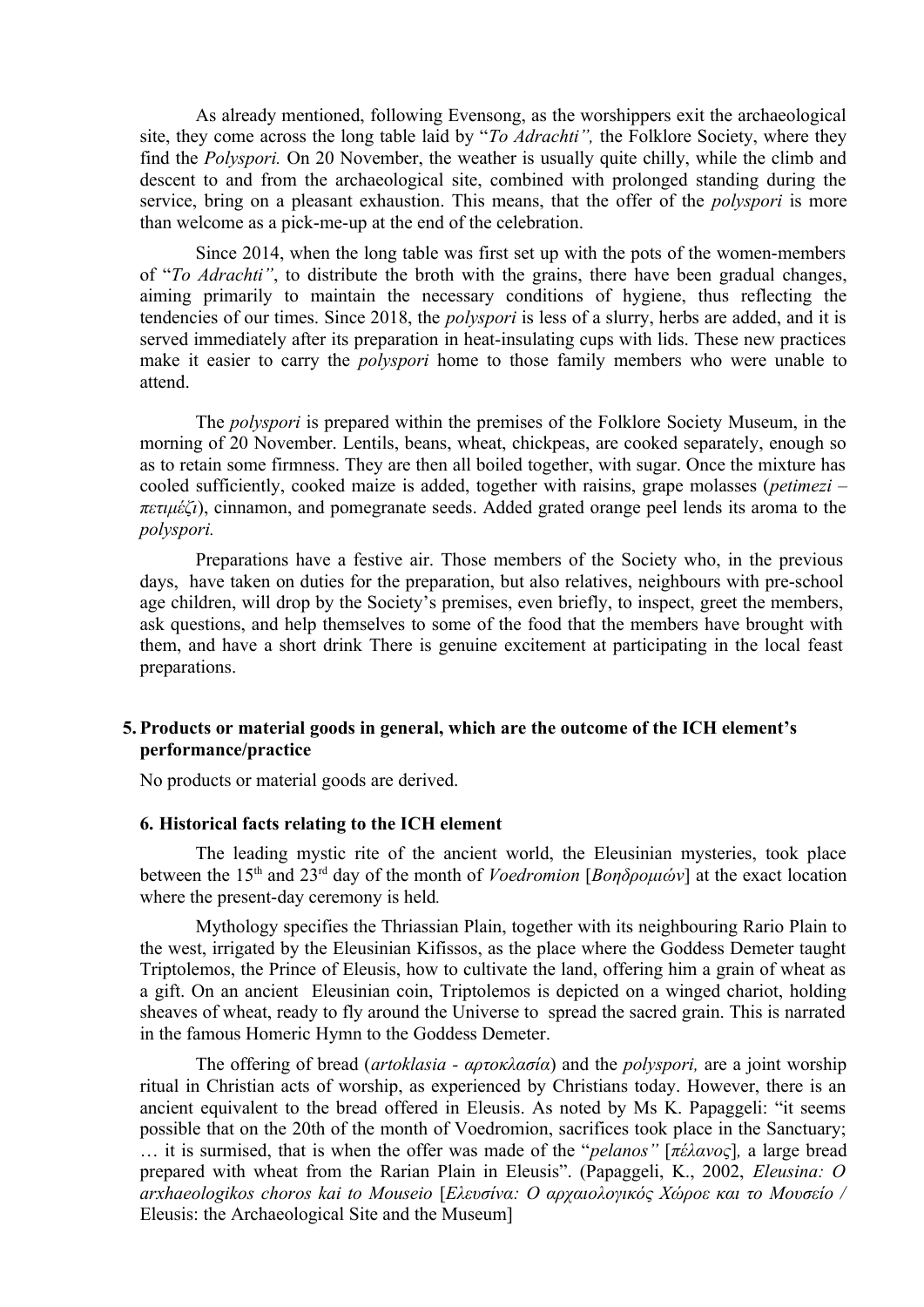In the month of *Boedromion,* before the Great Eleusinian Mysteries commenced, the organizers, through an invitation issued to all Panhellenes, encouraged all known cities of the world to bring their offers of fruits to Eleusis, in honour of the goddess.

Mentions of *panspermia* are connected to the existence of an oversized (three times the size of a human) Caryatid [*kistoforos karyatis - κιστοφόρος καρυάτις –* a caryatid carrying a *kystis,* a cylindrical box] the greater part of which was found buried in the archaeological site, known – until 1801 when she was stolen – as Saint Demeter. This statue, which held a prominent place in the lives of inhabitants, is frequently mentioned by local and foreign researchers and travellers; they noted that farmers from Eleusis and the broader region would offer fruits and would invite the village priest to pray "for fertility of the fruits of the earth" lighting candles and frankincense*.* 

The blessed grain was mixed with the remaining seeds, to ensure having a bountiful crop, a common practice in the external worshipping rites of the Eleusinian Mysteries. There, too, the blessed seeds of the Sanctuary's large storerooms, were sold to the initiated, to enhance their own crops.

From the moment that Christianity was established as the official religion, the old religious centres dclined. Numerous ancient temples were converted to Christian churches. However, collective memory and oral tradition of the inhabitants of such religious centres and broader regions, clearly, did not adapt in the same manner, especially in eras when humans were still inextricably bound to nature, since their existence was experientially connected to it. Oral tradition was transmitted in a more poignant fashion, as an element of social communication.

The city of Eleusis was destroyed in 396, by Alaric (Alaricus) and the Visigoths. During the  $4<sup>th</sup>$  and  $5<sup>th</sup>$  century A.D., the city retained, almost intact, the form it had over the last years of the Roman era. From that point, and up until the  $13<sup>th</sup>$  century, there are no historical references, or none have been discovered/researched yet.

Towards the end of the  $14<sup>th</sup>$  century, there was an increase in the population of the region, as a result of the settlement of *Arvanites* [*Αρβανίτες*]*.* The first collective settlement of *Arvanites* took place by invitation of the Emperor Ioannes Kantakouzenos (1341-1355). The first settlement of Attica took place in 1382 during the Frankish occupation, once again, upon invitation.

It is wonderful to come across sources, which provide evidence by foreign or Greek travellers, regarding celebrations, events, beliefs and practices of daily life, or legends connecting to such an extent the long-suffering society of *Kountouriotes Arvanites* [*Κουντουριώτες Αρβανίτες -* from Kountoura in Northwestern Attica), following the liberation from Ottoman rule, to the Sanctuary of Demeter. Anyway, the *Kountouriotes* built their huts right on the archaeological site. Later, probably around the  $18<sup>th</sup>$  century, they built the chapel of the Presentation of the Virgin Mary, *Panagitsa.*

"In many parts of the Greek world, the feast of the Presentation of the Virgin at the Temple, still marks the end or the middle of the sowing season, which is why she is also called *Aposporitissa* [ *Αποσπορίτισσα* - at the end of the sowing season] or *Mesosporitissa* [*Μεσοσπορίτισσα* - in the middle of the sowing season], and *"Aposodeia"* ["*Αποσοδειά*"]*,* considering her to be the protectress of crops. Christians thus symbolically introduce "*polysporia"* to the church of the Presentation of the Virgin, following ancient customs. In the past, Eleusinians, having prepared the *polysporia* at home, would bring them to church, with a loaf of bread and, following centuries-old traditions, would distribute them to the congregation, keeping part of them for home, animals and field…. M. Nilssen characterizes this worshipping rite of *polysporia-panspermia,* which falls within the context of folk religion, as one of the most typical examples of continuation through the centuries, and Dim. Loukatos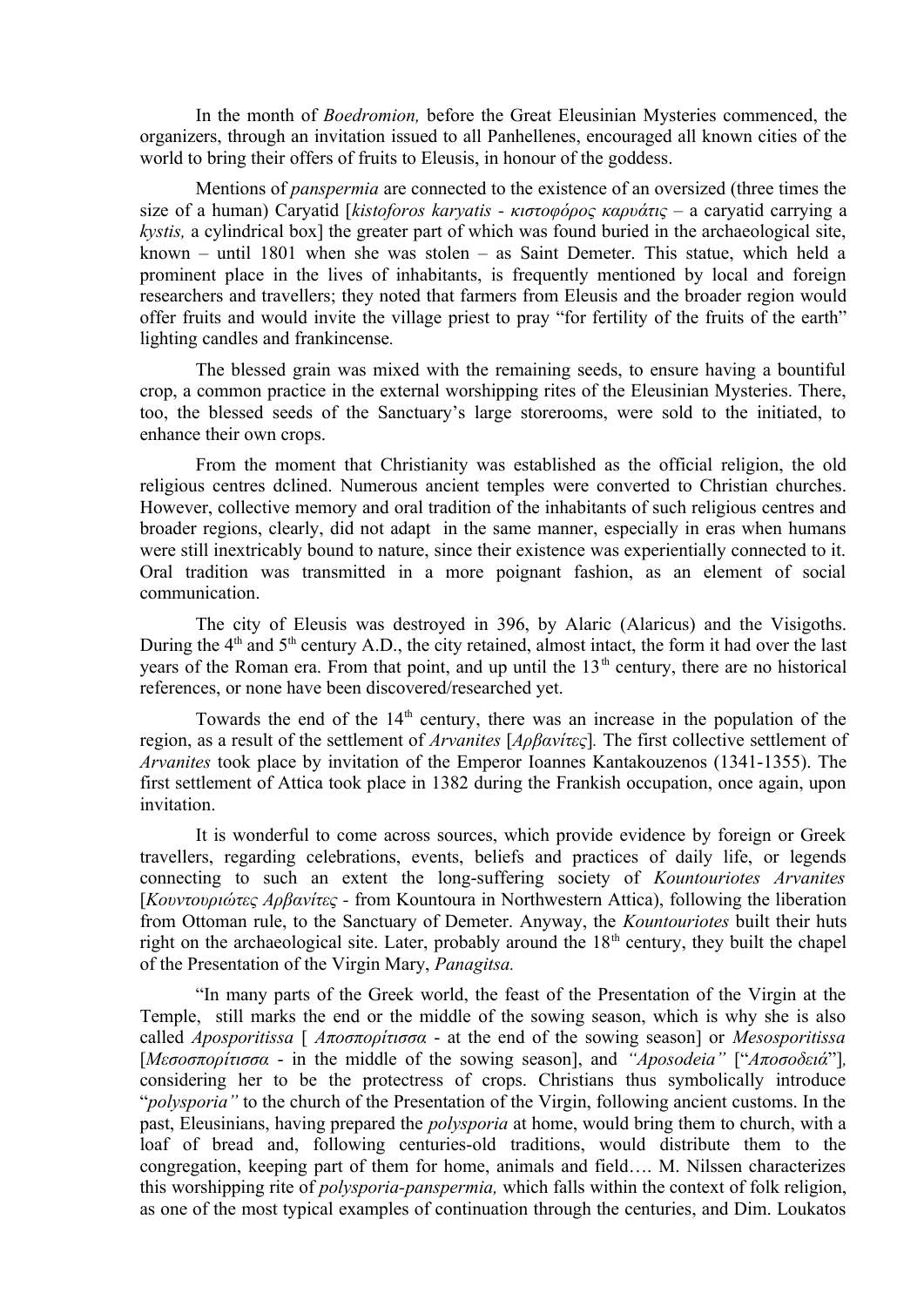aptly notes that it is "*panspermia* of thanks" that is offered to the Virgin/Demeter, "for the good that has been and the good that must continue" (Kamilaki-Polymerou, A. "*Apo tin panspermia ton archaeon sta fthinoporina polysporia ton neoellinon"* ["*Από την πανσπερμία των αρχαίων στα φθινοπωρινά πολυσπόρια των νεοελλήνων" -* From the panspermia of antiquity to the autumn polysporia of modern Greeks).

As E. Liapis points out, women frequently confused the Virgin with the Goddess Demeter. In fact, it was common for her to be referred to as Saint Demeter. "They believed more in Saint Demeter." The same author, who has done extensive research on Eleusis, its history and its unique cultural characteristics, mentions the particular impression made on him: "inhabitants lived simultaneously in two eras, their own contemporary one and antiquity".

How powerful the presence of the ancient goddess was in farmers' daily life can be noted in narratives and living myths and legends, which were omnipresent in their social life and worship, until after World War I. Evangellos Liapis refers to an excerpt from an Eleusinian folk tale: "On the holy day, when the girl who has travelled to foreign lands is set free by bandits, Saint Demeter will come to life and as in the past, with her daughter Persephone, she will embrace and kiss her, because she was not offered pomegranate seeds to eat. Priests will come out, wearing their sacred vestments and church bells will ring out on their own…".

Within the same framework, falls an old dance at *Kallichoro Frear* [*Καλλίχορον*  $\Phi \rho \dot{\epsilon} \alpha \rho$  - Well of the beautiful dance], which was danced up until the early 20<sup>th</sup> century only by married women, clearly demonstrating the guilt-free invocation to the goddess Demeter, despite the omnipresent Christian religiosity*.*

Gradually, the first industrial plants appeared in the area. From the 30s onwards, the value of agricultural production gradually declined as a. result of the steady growth of the industrial sector, which drastically altered both economic and social structures, as well as the natural landscape. The last straw was the construction of the airport on the Thriasian Plain in 1936. With great sorrow, farmers had to accept the fact: "The Thriasian plain was our whole life. We lived with it, we ate the bread it generously offered us, and we praised God and Saint Demeter" (Liapis, 1993: 64).

Following the enclosure of the archaeological site, which meant it was no longer freely accessible, and the conversion of the Thriasian Plain into an industrial zone, everything became a silent memory, expressed through the lighting of a candle on the eve of the Virgin's feast on 20 November, during Evensong, within the archaeological site.

#### **7. The significance of the element nowadays**

#### **a. What is the significance of the element to the community/its bearers?**

As members of the community of Eleusis, we felt the need to decipher the deep love and pure joy that the city's inhabitants, and visitors also, have felt and shared since childhood for the ritual of *Panagitsa.* It goes back to our tender age, when our mothers or grandmothers thought it inconceivable not to attend the Evensong of 20 November.

It had already been many years since our community had ceased being a rural one. Its connection to land had been lost. We had lost our understanding of labour, the agony and the fear of crops being destroyed, as well as the joy of fecundity. We became estranged from the earth and the need to invoke divine powers for its flowering and sprouting. Furthermore, World War II and its aftermath interceded, followed by industrialization, the construction boom, consumerism. All that remained was our love for this festive event and the wish to light a candle on 20 November.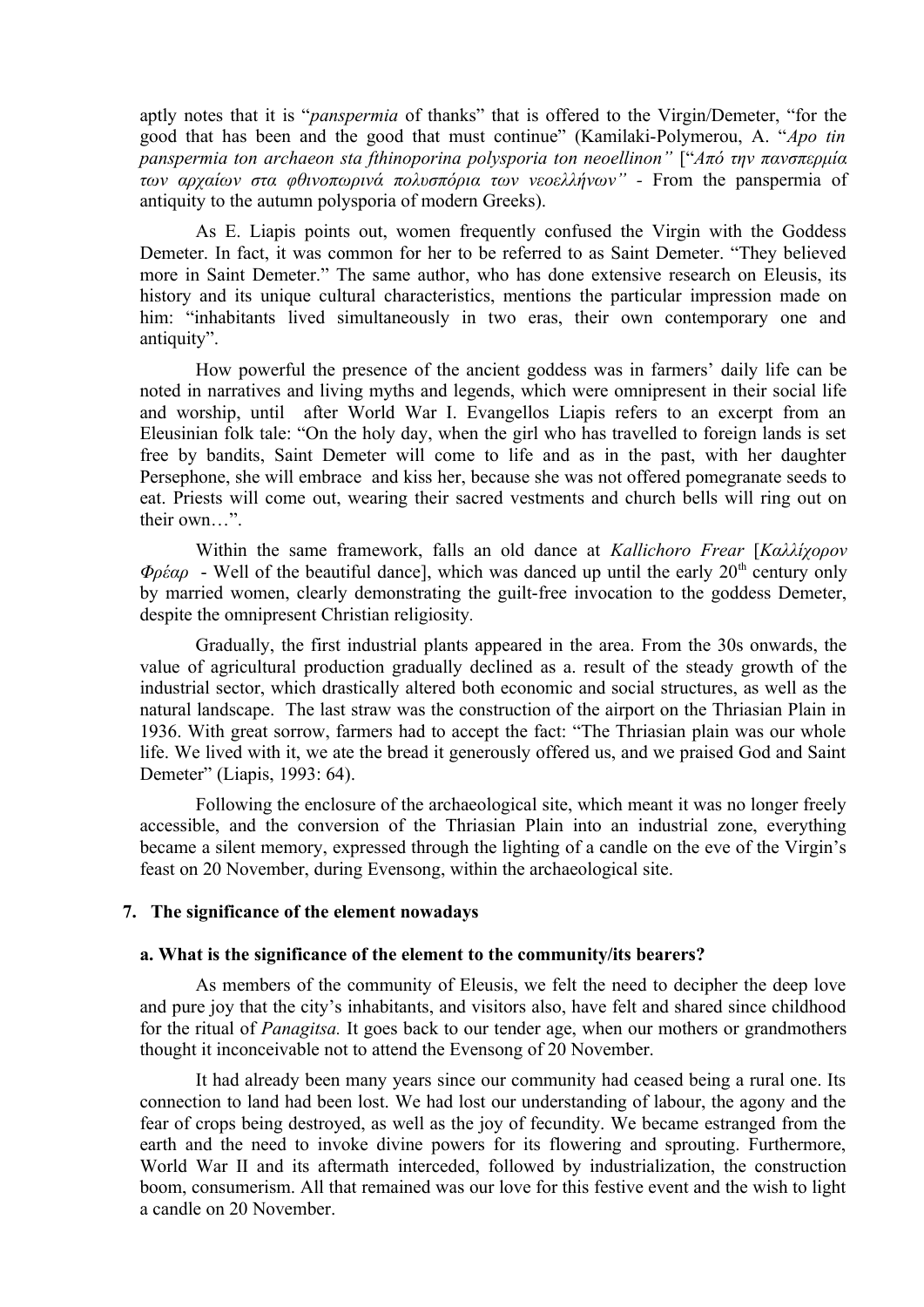#### **b. What is the significance of the element for contemporary Greek society?**

In Eleusis, we have the privilege, on a daily basis, of gazing upon, walking amongst or visiting a place of exceptional importance. We could wish for nothing better than to increase the number of our fellow citizens and the broader community that are able to deeply comprehend the centuries-old origins of these fragments that have reached us through time, so we may preserve the celebration of our beloved *Panagitsa* in the most profound manner.

We do not believe that the preservation of customs is an obligation. The option to participate in the continuation of customs is a critical process. All we need to do is to offer everyone, our children in particular, the opportunity to learn. We can help them discover the depth of our traditions, our history and mythology, so they may broaden their horizons. This process only holds good things in store for the future.

We ought to point out that "*Agelastos Petra"* [*«Αγέλαστος Πέτρα»* - the "Mourning Rock"]*,* the documentary by Filippos Koutsaftis (2000) was the inspiration behind our initiative. Highlighting scenes from current daily life and the possible link to the historical framework of the place, in an imposing, expressive manner, he sensitized, reminded, taught and eventually inspired the community, at a local and broader scale.

### **c. Did the community participate in the preparation for the element's inscription in the National Registry of Intangible Cultural Heritage, and how?**

The Society members are Eleusinians, born and raised in Eleusis. They all have personal memories from the festive Evensong. As they grew up, with the passing of time, and looking at the custom in greater depth, they highlighted it and revived the preparation of the *polyspori.* Folklore experts became involved, highlighting the connection between old and new ritual.

With the encouragement of the Ministry of Culture and Sports, members of *"Adrachti"* Society undertook the documentation of the custom, guided by their own experiences and a large number of books and texts. The Society also collected older members' oral testimonies concerning the celebrations and the pervasive atmosphere of reverence, as experienced by themselves or their parents.

### **8. Safeguarding/Promotion of the element**

### **a. How is the element passed down to younger generations today?**

- $\triangleright$  From one generation to the next, through participation in the event.
- Through related actions of "*Adrachti*", such as:
	- Organization of School Competitions on a related topic, with the participation of regional schools.
	- Distribution of an information leaflet regarding the custom.
	- Gradual highlighting of *"Adrachti"* Folklore Society Museum of Eleusis as a meeting point on 20 November, for the preparation of the *polyspori.*

#### **b. Measures taken in the past or being implemented at present for the**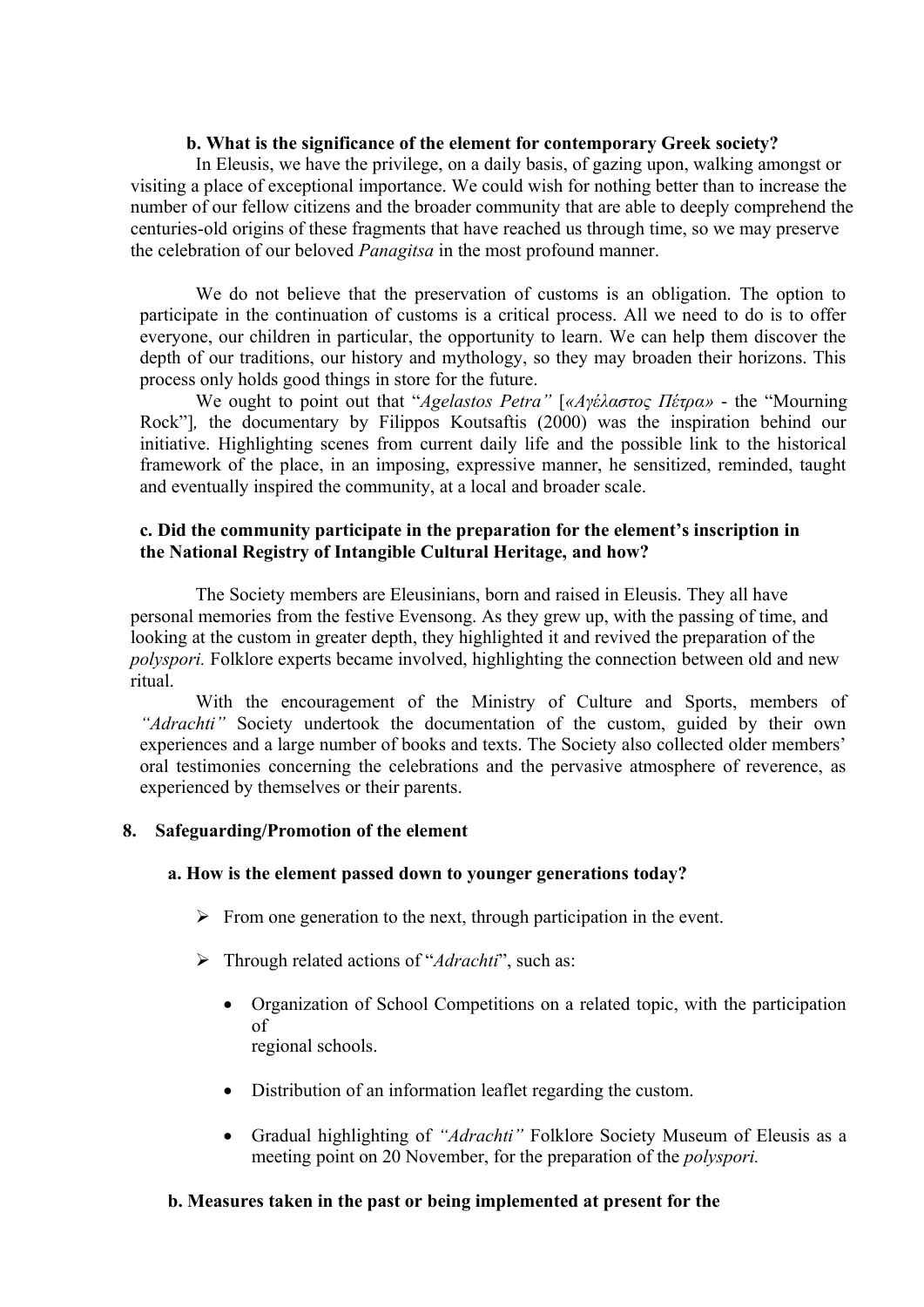## **safeguarding/ promotion of the element (at a local, regional or broader level).**

- $\triangleright$  The custom is safeguarded by the inhabitants themselves, with renewed ardour each year. Since the establishment of *"Adrachti"* Folklore Society, in 2002, actions have been taken to comprehend and apply a scientific approach to the custom's rituals.
- The collaboration of Dr. A. Polymerou-Kamilaki was requested and "*Adrachti",* with support from the Municipality of Eleusis, published an information leaflet on the Mesosporitissa Virgin.
- Through the preparation of the *polyspori*, "*Adrachti"* has highlighted an aspect of the custom which had become obsolete. In the morning of 20 November, at the Society's Museum, in Iakchou Street, the mix of cereals and pulses is prepared for distribution after Evensong.
- $\triangleright$  In 2019, urged by the competent Directorate of the Ministry of Culture, it was decided by "*Adrachti"* to proceed with the written documentation of the custom, in the format of the present Bulletin of Intangible Cultural Heritage Element".

## **c. Proposed Measures for Safeguarding/Promotion for Future Implementation (at a local, regional or broader scale)**

 The inscription of the custom in the National Registry for Intangible Cultural Heritage of Greece and, in turn, in UNESCO's Representative List of Intangible Cultural Heritage, will contribute towards the safeguarding, analysis, comprehension and promotion of the element.

### **9. Bibliography**

Αλεξοπούλου-Μπάγια, Π., (1985), *Ιστορία της Ελευσίνας, από την Προϊστορική μέχρι τη Ρωμαϊκή περίοδο*, Ελευσίνα: Εκδ. Δήμου Ελευσίνας

Καμηλάκη-Πολυμέρου Α., *«Από την πανσπερμία των αρχαίων στα φθινοπωρινά πολυσπόρια των νεοελλήνων*», Εκδ.:ΠΑΚΠΠΑ Δήμου Ελευσίνας

Κουρουνιώτη Κ(1934) *«Παλαιοχριστιανική Ελευσίς», «Ημερολόγιον της Μεγάλης Ελλάδος*», Τεύχος 13 (σελ 519-530). Αθήνα, Εκδ. Ι.Ν Σιδέρης. Επιμέλεια Γ Δροσίνης

Kαργάκος Σ., (2000), *Αλβανοί-Αρβανίτες-Ελληνες*, Αθήνα: Εκδ. Ι.Σιδέρης

Λιάπης, Ε.,(1993), *Η Ελευσίνα στα νεότερα χρόνια*, Ελευσίνα: Αισχύλειος Δημοτική Βιβλιοθήκη

Μεθενίτης, Α., (1971), *Το χρονικό της Λεψίνας: από την κατάργηση της αρχαίας λατρείας ως το 1925*, Αθήνα: (επανέκδοση το 2014 από τον Λαογραφικό σύλλογο Ελευσίνας "Το Αδράχτι")

Μοναχολιά Γ.,1982, Η Ελευσίνα του χθές και του σήμερα, Eλευσίνα,

Εκδ:Α.Γ.Μοναχολιά Μυλωνάς Γ.(2010), *Ελευσίς & Ελευσίνια Μυστήρια,* 

Ελευσίνα: Eκδ.Κυκεών tales

Μυστακίδης Β. *(1887) «Εντυπώσεις εξ Ελευσίνος»,* Εφημερίς, αρ. φύλ. 104, 14.04.1887: 3-4

Παπαγγελή, Κ., (2002), *Ελευσίνα ο αρχαιολογικός χώρος και το Μουσείο,* Αθήνα: Εκδ. ΟΛΚΟΣ, Ιδρυμα Ι Λάτση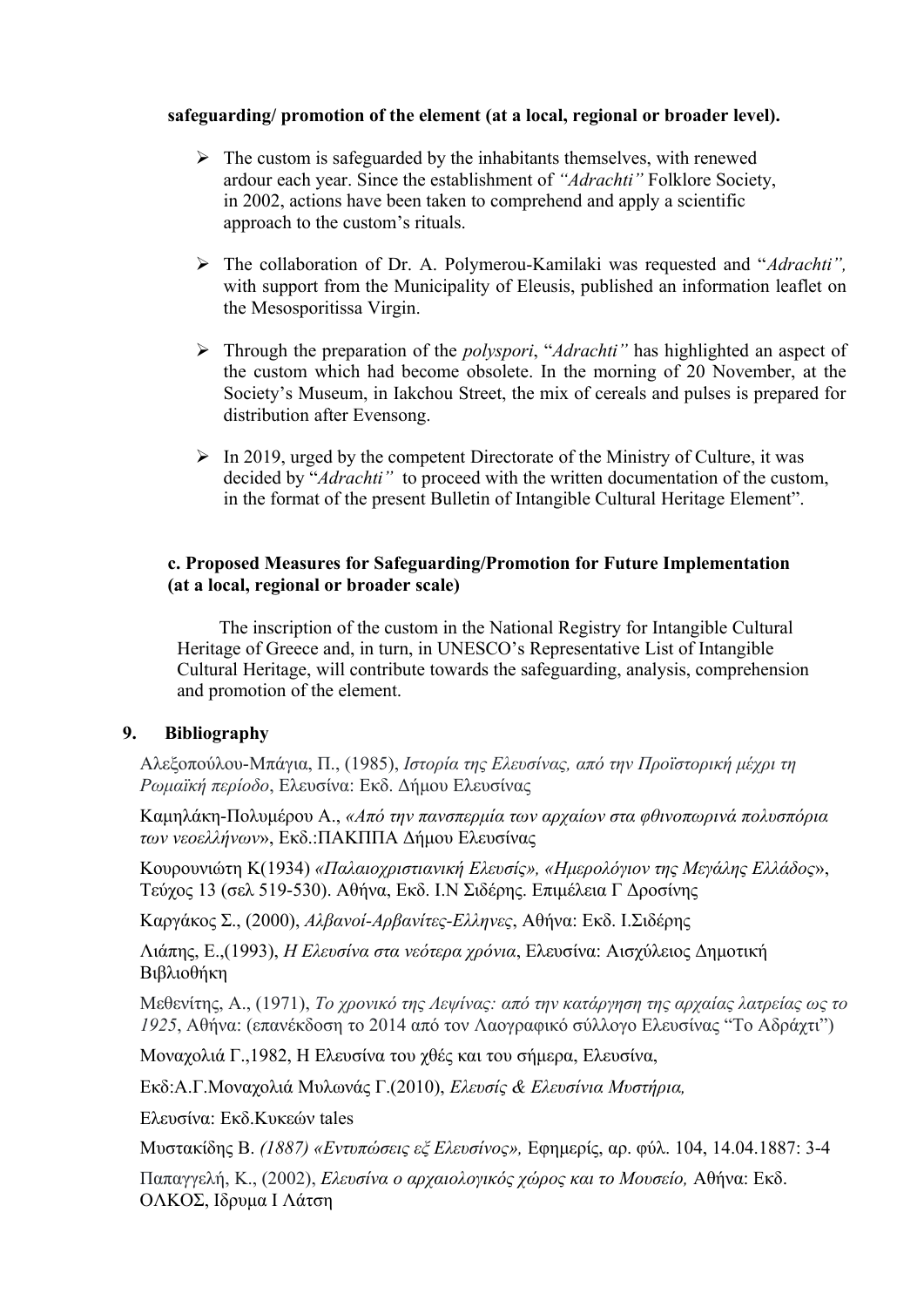Σφυρόερα, Β., (1985), *Η ιστορία της Ελευσίνας: από τη Βυζαντινή περίοδο μέχρι σήμερα, εκδ. Δήμου Ελευσίνας*, Ελευσίνα: εκδ. Δήμου Ελευσίνας

Πρακτικά Συνεδρίου, «1<sup>0ς</sup> & 2<sup>0ς</sup> Συμβολικός Ιερός Άροτος Ράριου Πεδίου», Εκδ.: Κέντρον Ελευσινιακών Μελετών «ΔΑΕΙΡΑ»

# **10. Additional Documentation**

a. Texts (sources, archival evidence,

etc.)

b. Maps

c. Audiovisual evidence (plans, potographs, sound archives, videos, etc.) *(See Appendix 10)*

c. Online resources (hyperlinks)

<https://www.kairatos.com.gr/Elefsis.pdf> - *Eleusis, the archaeological site and the Museum, by Kalliope Papaggeli*

 [Aγέλαστος Πέτρα, Φίλιππος Κουτσαφτής](http://www.gfc.gr/el/%CF%84%CE%B1%CE%B9%CE%BD%CE%AF%CE%B5%CF%82/%CF%84%CE%B1%CE%B9%CE%BD%CE%AF%CE%B5%CF%82-%CE%B1%CE%BB%CF%86%CE%B1%CE%B2%CE%B7%CF%84%CE%B9%CE%BA%CE%AC/movie/alphabeticaly/%CE%B1%CE%B3%CE%B5%CE%BB%CE%B1%CF%83%CF%84%CE%BF%CF%83-%CF%80%CE%B5%CF%84%CF%81%CE%B1.html)

[https://www.cnn.gr/2016](https://www.cnn.gr/focus/story/55383/h-giorti-sto-lofo-ton-arxaiotiton-tis-eleysinas-me-rizes-apo-tin-arxaia-ellada)

[https://www.lifo.gr/2018](https://www.lifo.gr/articles/archaeology_articles/216280/paramoni-eisodion-stin-eleysina-ekei-poy-i-paganistiki-paradosi-synanta-ti-xristianiki)

[https://www.gowestathens.gr/2018](https://www.gowestathens.gr/%C3%8E%C2%B3%C3%8E%C2%B9%C3%8E%C2%BF%C3%8F%C2%81%C3%8F%E2%80%9E%C3%8E%C2%AC%C3%8E%C2%B6%C3%8E%C2%B5%C3%8E%C2%B9-%C3%8E%C2%B7-%C3%8F%E2%82%AC%C3%8E%C2%B1%C3%8E%C2%BD%C3%8E%C2%B1%C3%8E%C2%B3%C3%8E%C2%AF%C3%8E%C2%B1%C3%8F%E2%80%9A-%C3%8F%E2%80%9E%C3%8E%C2%B7%C3%8F%E2%80%9A-%C3%8E%C2%BC%C3%8E%C2%B5%C3%8F%C6%92%C3%8E%C2%BF%C3%8F%C6%92%C3%8F%E2%82%AC%C3%8E%C2%BF%C3%8F%C2%81%C3%8E%C2%AF%C3%8F%E2%80%9E%C3%8E%C2%B9/)

[https://www.protothema.gr/2019](https://www.protothema.gr/greece/article/948044/i-panarhaia-mustiriaki-teletourgia-apo-ti-thea-dimitra-stin-panagia-imoun-ki-ego-hthes-stin-eleusina/)

 [https://elefsina.gr/2019](https://elefsina.gr/el/content/%C3%8E%C2%BF%C3%8E%C2%B9-%C3%8E%C2%B5%C3%8E%C2%BB%C3%8E%C2%B5%C3%8F%E2%80%A6%C3%8F%C6%92%C3%8E%C2%B9%C3%8E%C2%BD%C3%8E%C2%B9%C3%8E%C2%BF%C3%8E%C2%B9-%C3%8F%E2%80%9E%C3%8E%C2%B9%C3%8E%C2%BC%C3%8E%C2%B7%C3%8F%C6%92%C3%8E%C2%B1%C3%8E%C2%BD-%C3%8F%E2%80%9E%C3%8E%C2%BF-%C3%8E%C2%B5%C3%8E%C2%B8%C3%8E%C2%B9%C3%8E%C2%BC%C3%8E%C2%BF-%C3%8F%E2%80%9E%C3%8E%C2%B7%C3%8F%C6%92-%C3%8E%C2%BC%C3%8E%C2%B5%C3%8F%C6%92%C3%8E%C2%BF%C3%8F%C6%92%C3%8F%E2%82%AC%C3%8E%C2%BF%C3%8F%C2%81%C3%8E%C2%B9%C3%8F%E2%80%9E%C3%8E%C2%B9%C3%8F%C6%92%C3%8F%C6%92%C3%8E%C2%B1%C3%8F%C6%92)

# **11. Particulars of the Bulletin's authors**

a. Authors' names: "*Adrachti"* Eleusis Folklore Society, through its members Evdokia Karavasili, Pantelitsa Tsalimopoulou

b Capacity of Author(s): Evdokia Karavasili – Secretary of *"Adrachti"* Cultural Society of Eleusis, Pantelitsa Tsalimopoulou, Chairperson of *"Adrachti"* Folklore Society of Eleusis.

c. Place and date of the Bulletin's compilation: Eleusis, May 2018 – June 2020

# **12. Last additions / updating of the Bulletin**